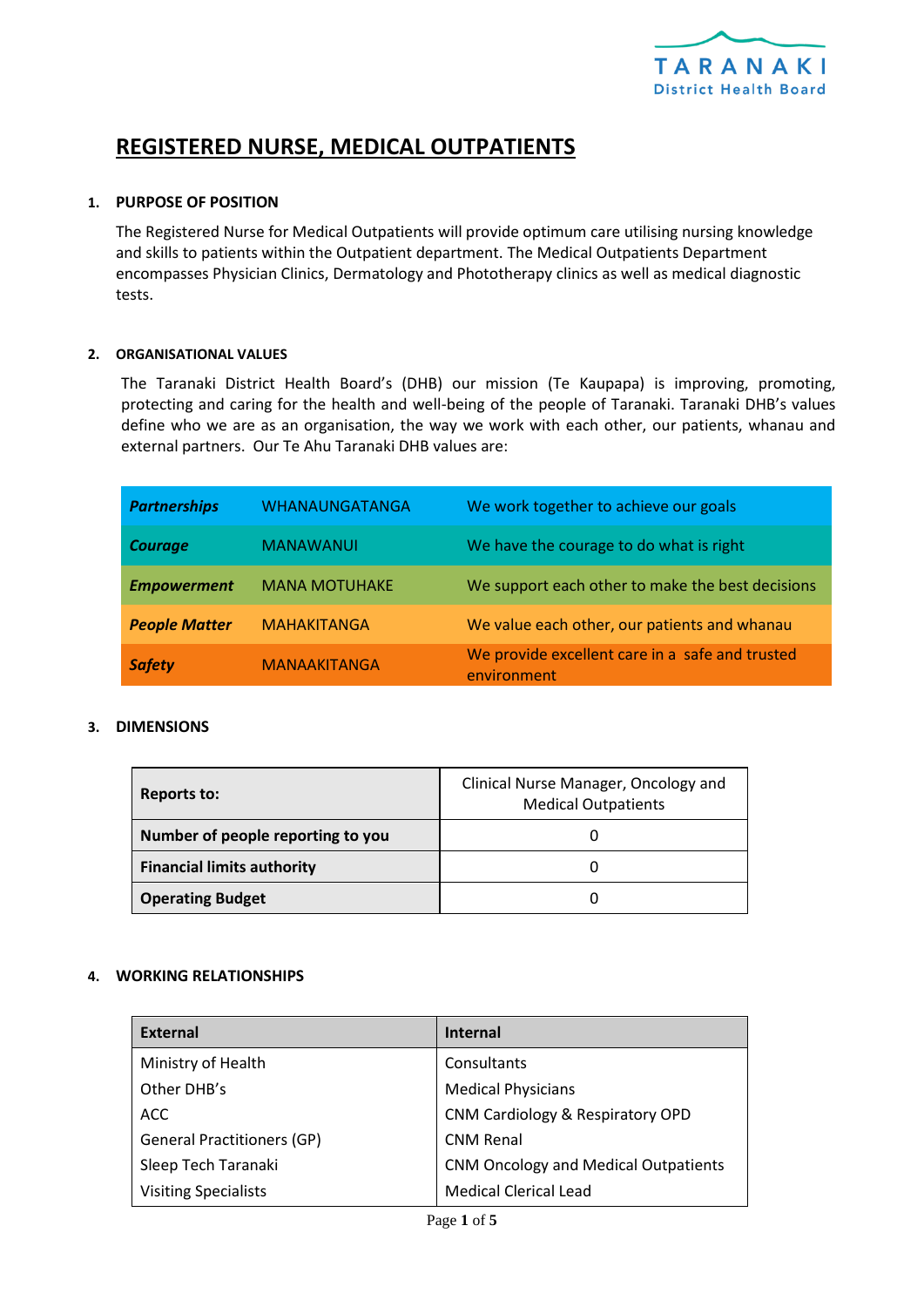| Other Departments/Wards       |
|-------------------------------|
| Radiology                     |
| <b>Referring Clinicians</b>   |
| Endoscopy                     |
| Cancer coordinators           |
| <b>Medical Booking office</b> |

# **5. ACCOUNTABILITIES**

| Key area of responsibility | <b>Expected outcomes</b>                                                                                                                                                                                                                                                                                                                                                                                                                                                                                                                                                                                                                                                                                                                                                                                                                                                                                                                                                                                                                                                                                                                                                                                                                                                                                   |
|----------------------------|------------------------------------------------------------------------------------------------------------------------------------------------------------------------------------------------------------------------------------------------------------------------------------------------------------------------------------------------------------------------------------------------------------------------------------------------------------------------------------------------------------------------------------------------------------------------------------------------------------------------------------------------------------------------------------------------------------------------------------------------------------------------------------------------------------------------------------------------------------------------------------------------------------------------------------------------------------------------------------------------------------------------------------------------------------------------------------------------------------------------------------------------------------------------------------------------------------------------------------------------------------------------------------------------------------|
| 1. Clinical Duties         | Able to undertake assessment and management of patients<br>$\bullet$<br>in a safe effective, timely and appropriate manner to<br>maximise patient wellbeing.<br>Management and coordination of medical Outpatient<br>$\bullet$<br>clinics.<br>Management of Dermatology and phototherapy Outpatient<br>$\bullet$<br>and minor Ops Clinics.<br>Management and undertaking fibro scanning clinics.<br>Patient care meets the standards of nursing practice.<br>Health promotion activities are undertaken relevant to<br>$\bullet$<br>patients, and the health care setting.<br>Care is customer focused and planned with regard to<br>ethnic, cultural, religious and other individual needs.<br>Patient management data is regularly assessed for future<br>$\bullet$<br>planning and enhancement of care.<br>Patients, and where appropriate their families, are involved<br>$\bullet$<br>in the planning of care and are kept informed at all<br>appropriate stages.<br>The multidisciplinary team is given access to the patient to<br>$\bullet$<br>achieve maximum wellbeing.<br>The role of patient advocate is undertaken to ensure<br>$\bullet$<br>procedures and care is appropriate.<br>Able to respond appropriately in an emergency.<br>$\bullet$<br>Take responsibility for patient care.<br>٠ |
| 2. Customer Service        | Function competently within skill levels.<br>$\bullet$<br>Use assessment skills to plan and implement appropriate<br>٠<br>patient care.<br>Evaluate the effectiveness of care and treatment.<br>$\bullet$<br>Co-ordinate care with other health personnel to ensure<br>$\bullet$<br>quality service.<br>Provide a friendly secure environment to overcome patient<br>fear and stress.<br>Communicate with patients, relatives and staff in an open,<br>$\bullet$<br>friendly, clear, effective and helpful manner.<br>Demonstrate cultural sensitivity.<br>Maintain patient confidentiality and protect their right to<br>privacy.<br>Update IBA/Concerto patient information as required.                                                                                                                                                                                                                                                                                                                                                                                                                                                                                                                                                                                                                 |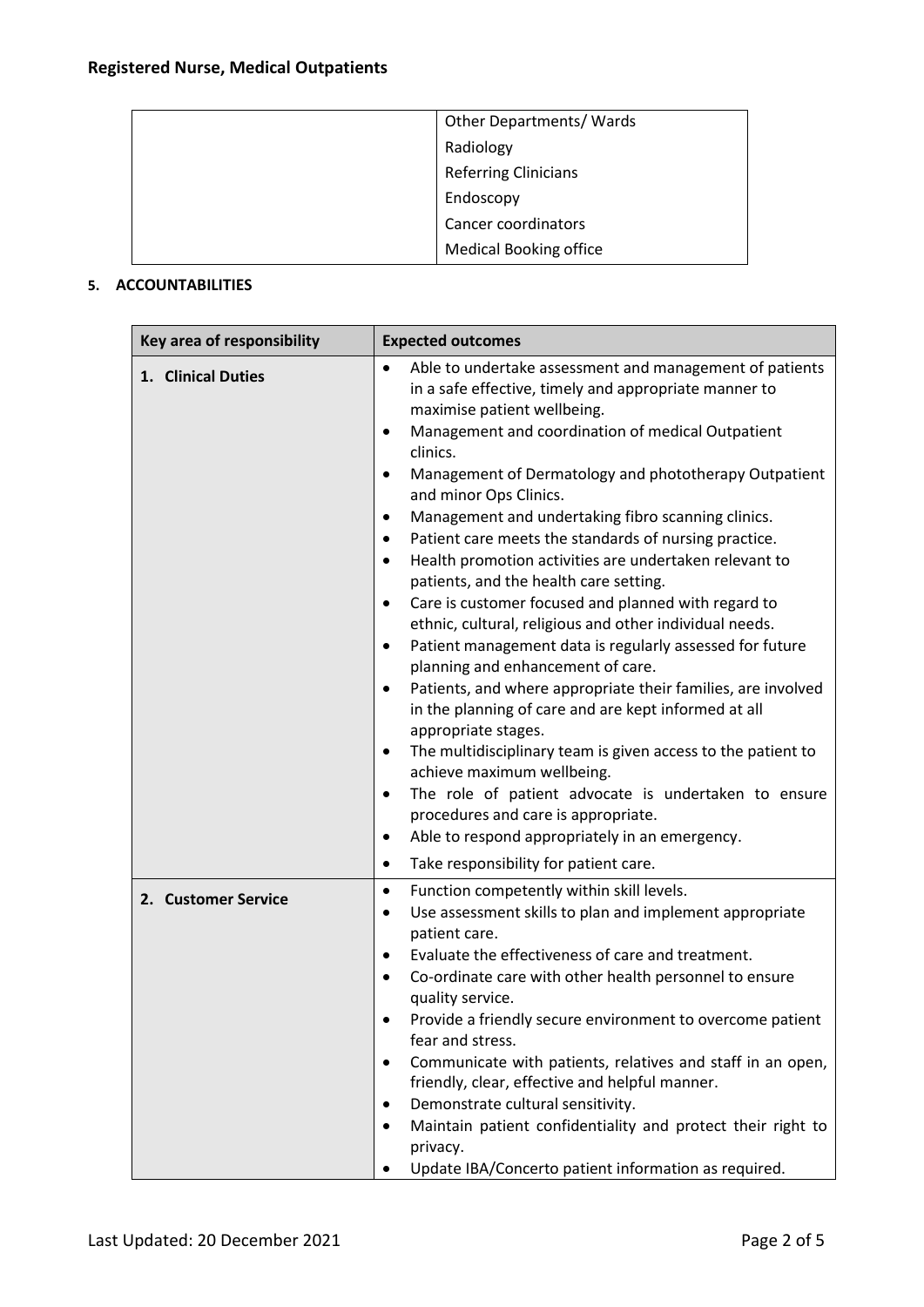| <b>Organisational Accountabilities</b> | <b>Expected Outcome for all employees</b>                                                                                                                                                                                                                                                                                                                                                                                                                                                                                                                                                                                                                                                                                                                                                                                                                                                                                                                                                                                                                                                                                                                                                                                                                                                                                                                                                                                                                                                                                                                                                                                                                                                                                                                                                           |
|----------------------------------------|-----------------------------------------------------------------------------------------------------------------------------------------------------------------------------------------------------------------------------------------------------------------------------------------------------------------------------------------------------------------------------------------------------------------------------------------------------------------------------------------------------------------------------------------------------------------------------------------------------------------------------------------------------------------------------------------------------------------------------------------------------------------------------------------------------------------------------------------------------------------------------------------------------------------------------------------------------------------------------------------------------------------------------------------------------------------------------------------------------------------------------------------------------------------------------------------------------------------------------------------------------------------------------------------------------------------------------------------------------------------------------------------------------------------------------------------------------------------------------------------------------------------------------------------------------------------------------------------------------------------------------------------------------------------------------------------------------------------------------------------------------------------------------------------------------|
| <b>Health Equity</b>                   | The TDHB strives to eliminate health inequalities and achieve<br>health equity for the Taranaki population. In practical terms<br>this means all staff are required to implement relevant health<br>equity policies, procedures, approaches and guidelines issued<br>from time to time including:<br>the Pae Ora Framework which requires:<br>the<br>principles<br>Demonstrating<br>of<br>Partnership,<br>$\circ$<br>Participation and Protection under the Treaty of<br>Waitangi;<br>improving understanding of the determinants of ethnic<br>$\circ$<br>inequalities in health, in particular the "Drivers of<br>ethnic inequalities in health" and the "Pathways to<br>Inequalities" both of which are referenced in the TDHB<br>Pae Ora Framework, Appendix 1;<br>Ensuring Health Equity assessment is embedded into<br>$\circ$<br>your practise where services, policies or programmes<br>are expected to improve outcomes for Māori;<br>Effectively implementing health equity approaches<br>$\circ$<br>outlined for Health Professionals in "Equity of Health<br>Care for Maori: A Framework" published by the<br>Ministry of Health to support He Korowai Oranga<br>Refresh 2014, national Maori Health Strategy;<br>Ensuring appropriate health literacy responses are used<br>$\circ$<br>for effective engagement with Māori;<br>You must ensure accurate ethnicity data is collected or held<br>for patients and clients you interact with by following the<br>TDHB Ethnicity Data Collection Policy and procedures;<br>You must attend the Cultural Competency training provided<br>by and for staff of the TDHB including Treaty of Waitangi<br>workshop, General/Clinical Refreshers, Engaging Effectively<br>with Maori and any other training identified as essential for<br>staff. |
| <b>Health and Safety</b>               | Maintains a safe and healthy environment<br>$\bullet$<br>Complies with health & safety policies and procedures<br>$\bullet$<br>Carries out work in a way that does not adversely affect<br>$\bullet$<br>their health and safety or that of other workers<br>Complies with procedures and correctly use personal<br>$\bullet$<br>protective equipment and safety devices provided<br>Contributes to hazard identification and management<br>$\bullet$<br>process<br>Reports accurately near misses/incidents/accidents in a<br>timely manner<br>Participates in health and safety matters<br>$\bullet$                                                                                                                                                                                                                                                                                                                                                                                                                                                                                                                                                                                                                                                                                                                                                                                                                                                                                                                                                                                                                                                                                                                                                                                               |
| <b>Personal Development</b>            | Fully contributes to the individual's team performance and<br>$\bullet$<br>is committed to identify and pursue opportunities for<br>developing new knowledge and skills.<br>Participates in the "my feed back" process where personal<br>$\bullet$<br>performance and development is reviewed.                                                                                                                                                                                                                                                                                                                                                                                                                                                                                                                                                                                                                                                                                                                                                                                                                                                                                                                                                                                                                                                                                                                                                                                                                                                                                                                                                                                                                                                                                                      |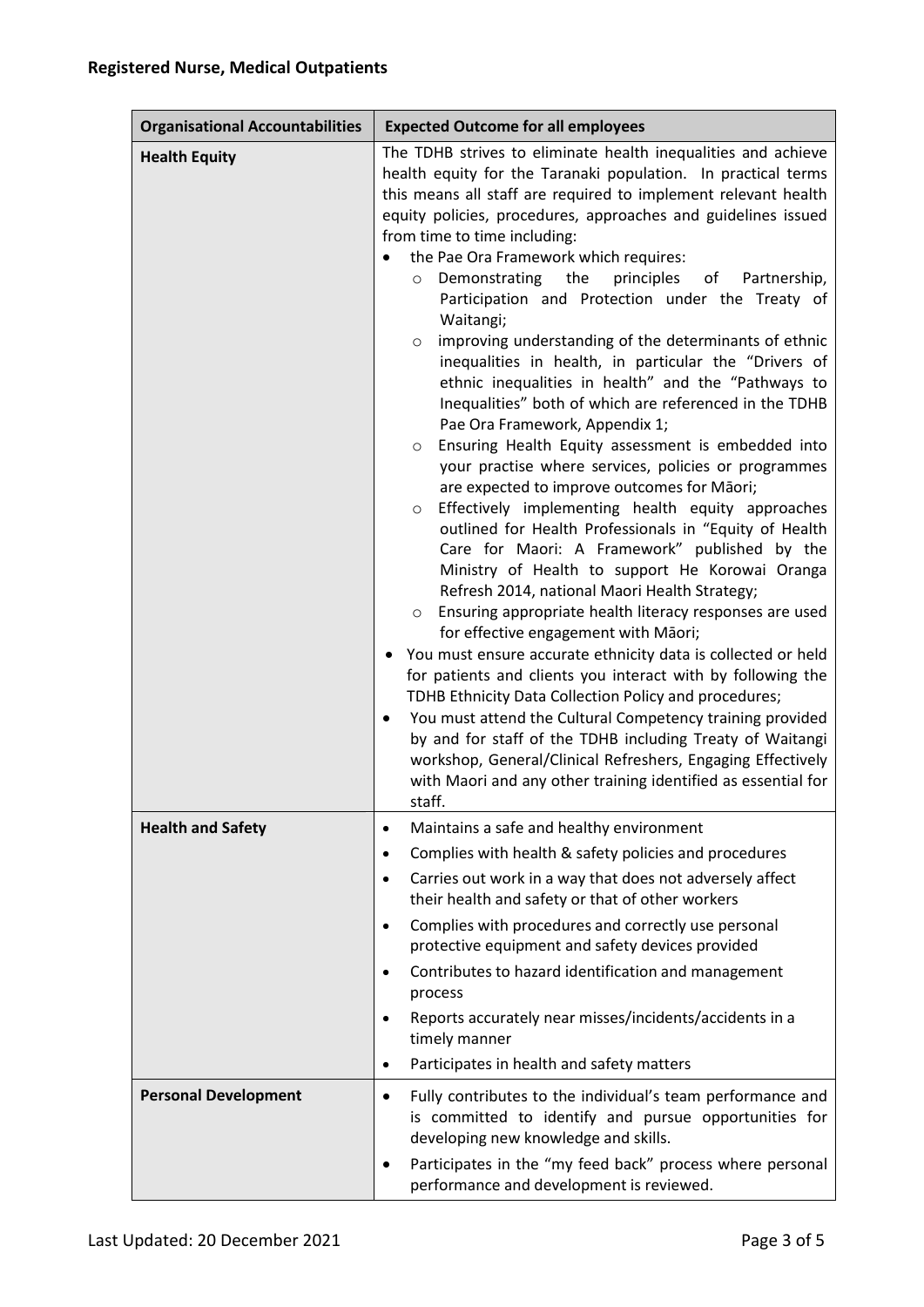| <b>Organisational Accountabilities</b> | <b>Expected Outcome for all employees</b>                                                                     |  |
|----------------------------------------|---------------------------------------------------------------------------------------------------------------|--|
|                                        | Up to date PDRP<br>Willing to accept new responsibilities, acquire and<br>demonstrate relevant new knowledge. |  |

## **6. VARIATION TO DUTIES**

Duties and responsibilities described above should not be construed as a complete and exhaustive list as it is not the intention to limit in any way the scope or functions of the position. Duties and responsibilities can be amended from time to time either by additional, deletion or straight amendment to meet any changing conditions, however this will only be done in consultation with the employee.

## **7. CAPABILITY REQUIREMENTS**

Capabilities are the behaviours demonstrated by a person performing the job. Capabilities identify what makes a person most effective in a role. Those listed below are expected for the Cardiology and Respiratory Outpatient team roles in the organisation. The required capabilities can change as the organisation develops and the roles change.

#### **Capability**

#### **Effective Communication**

Shares well thought out, concise and timely information with others using appropriate mediums. Ensures information gets to the appropriate people within the organisation to facilitate effective decision making

#### **Decision Making/Problem Solving**

Demonstrates effective and timely decision making/problem solving techniques. Aware of the impact of decisions on key stakeholders and consults as appropriate utilizing available resources. Is proactive and effective when problem solving is required.

#### **Innovation/Initiative**

Continually strives for new and improved work processes that will result in greater effectiveness and efficiencies. Questions traditional ways of doing things when choosing a course of action or finds new combinations of old elements to form an innovatve solution.

#### **Resilience/Flexibility**

Articulates differing perspectives on a problem and will see the merit of alternative points of view. Will change or modify own opinons and will switch to other strategies when necessary. Adjusts behaviour to the demands of the work environment in order to remain productive through periods of transition, ambiguity, uncertainty and stress.

#### **Cultural Safety**

Demonstrates a commitment to cultural safety by meeting and exceeding the cultural needs of clients/customers/colleagues. Manages cultural ambiguity and conflicting priorities well. Understands concepts of whanaungatanga and manaakitanga and Maori cultural orientation to whanau, hapu and iwi.